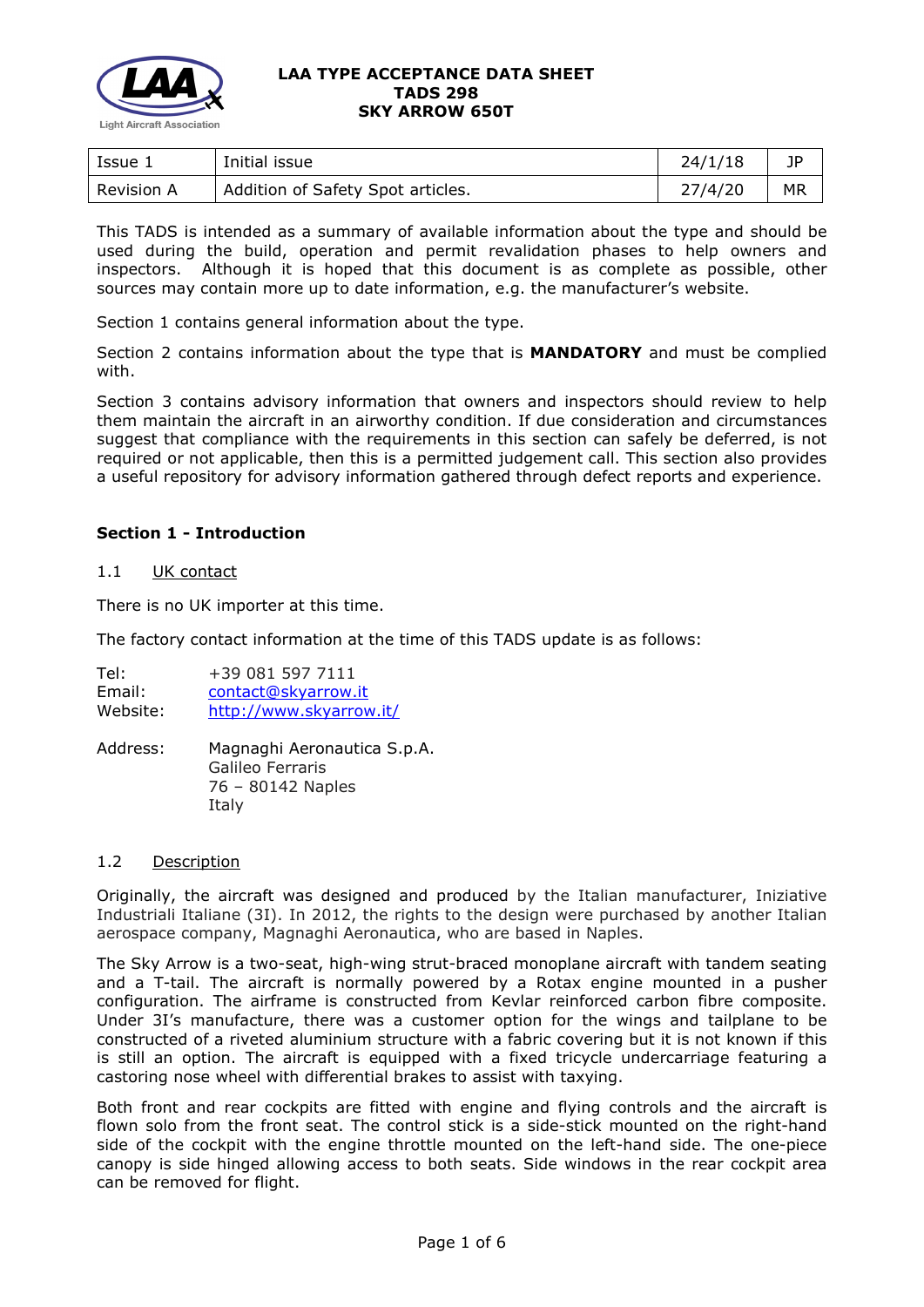

The 3I produced kits had a single fuel tank mounted aft of the cockpit. Later aircraft produced by Magnaghi Aeronautica have been modified to include enlarged wing tanks.

The aircraft operating on an LAA Permit to Fly are powered by a number of different engines including the Rotax 912-UL, 912-ULS and 914-UL, with one example using a UL Power 260i. Various propellers are approved including fixed pitch and variable pitch designs from Airmaster, Arplast, Hercules, Hoffmann, NSI, Tonini and Warp Drive. Note that the only propeller(s) approved for an individual aircraft are those listed on the individual aircraft's Operating Limitations document.

The aircraft is a SEP (Group A) type. It should be noted that it is only the kit based Sky Arrow 650 T aircraft that are eligible to be operated on an LAA administered Permit to Fly. There are a number of factory built Sky Arrow 650 TC and TCNS operating in the UK that hold an EASA Certificate of Airworthiness.

## **Section 2 – Mandatory information for owners, operators and inspectors**

At all times, responsibility for the maintenance and airworthiness of an aircraft rests with the owner. Condition No 3 of a Permit to Fly requires that: *"the aircraft shall be maintained in an airworthy condition".* 

## 2.1 Fast Build Kit 51% Compliance

Not applicable as there is no fast build kit option.

## 2.2 Build Manual

A build manual and other technical information, is supplied with the kit by the manufacturer

## 2.3 Build Inspections

Build inspection schedule 32.

Inspector approval codes required for the Sky Arrow is A-A or AC1. Inspector signing off final inspection also requires 'first flight' endorsement.

## 2.4 Flight Manual

Access to the Flight Manual is available by emailing [contact@skyarrow.it](mailto:contact@skyarrow.it) providing the following information:

- 1. Serial number
- 2. Registration marks
- 3. Flight hours

Note: the manuals provided should be used as reference documents with the proviso that they may not reflect the exact build standard of an LAA Permit to Fly aircraft due to the various engine, propeller and equipment options found across the fleet.

## 2.5 Mandatory Permit Directives

Applicable specifically to this aircraft type:

[MPD 2003-013](http://www.lightaircraftassociation.co.uk/engineering/TADs/298/MPD2003013.pdf) Engine mount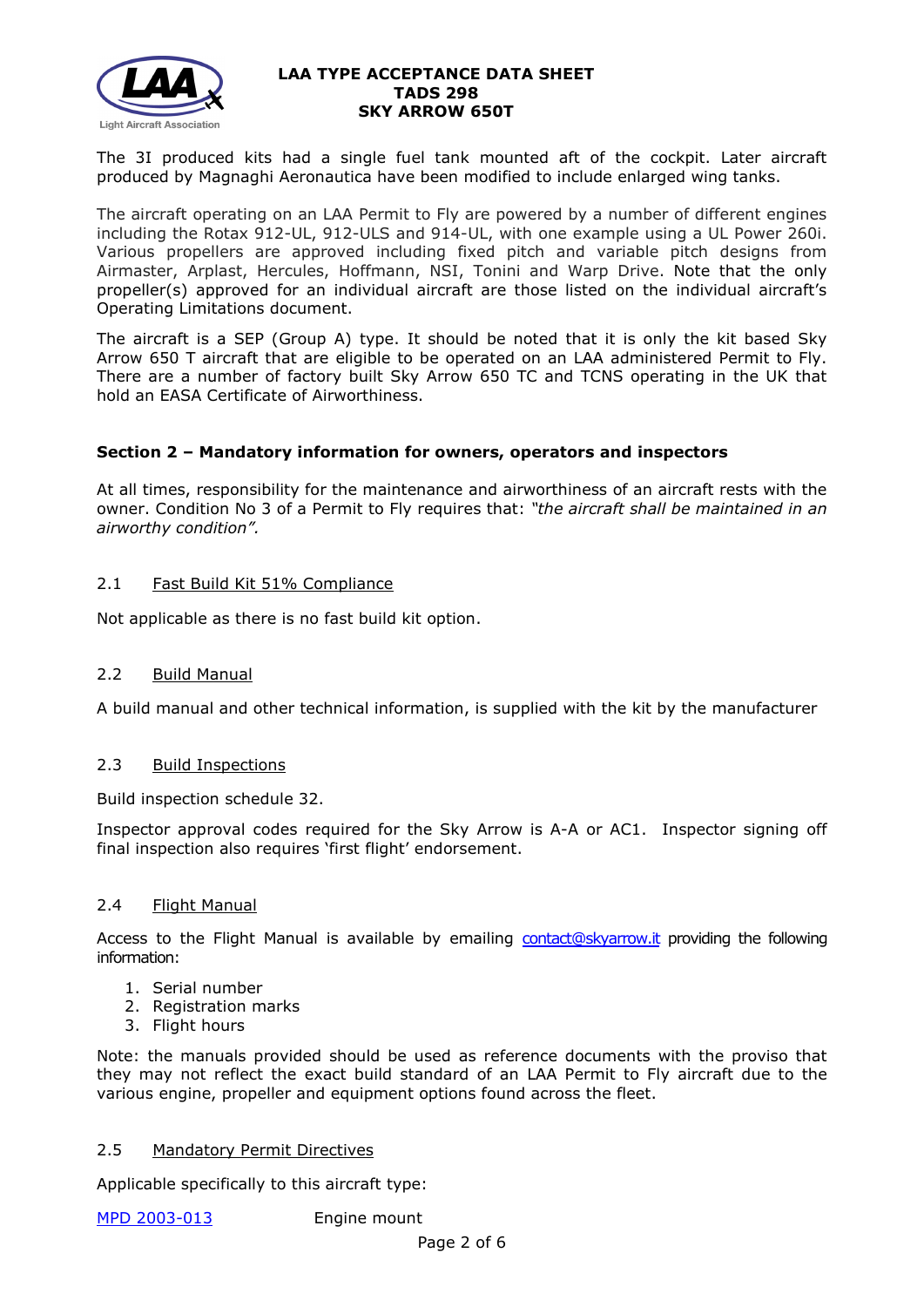

[MPD 2003-014](http://www.lightaircraftassociation.co.uk/engineering/TADs/298/MPD2003014.pdf) Nose gear support bulkhead [MPD 2005-009 R1](http://www.lightaircraftassociation.co.uk/engineering/TADs/298/MPD2005009R1.pdf) Cockpit throttle lever stop replacement

Also check the LAA website for MPDs that are non-type specific [\(TL2.22\)](http://www.lightaircraftassociation.co.uk/engineering/TechnicalLeaflets/Operating%20An%20Aircraft/TL%202.22%20non-type%20specific%20MPDs.pdf).

# 2.6 LAA Required Modifications (including LAA issued AILs, SBs, etc)

The following modifications are required mandatory by LAA:

| Five-point seat harness                | The original three-point harness was not considered to give<br>adequate support                                                                                                                            |
|----------------------------------------|------------------------------------------------------------------------------------------------------------------------------------------------------------------------------------------------------------|
| Addition of a starter<br>warning light | A suitable starter warning light is to be connected in<br>parallel with the output side of the starter solenoid, the<br>light being fitted adjacent to the starter switch on the front<br>instrument panel |
| Electric stall warner                  | An electric stall warner mounted on the wing centre section<br>is a factory-offered option, considered a mandatory<br>requirement by the LAA                                                               |

## 2.7 Additional engine operating limitations to be placarded or shown by instrument markings

Due to the variety of engines installed on LAA administered Sky Arrows, refer to the relevant engine manufacturer's latest documentation for the definitive parameter values and recommended instruments.

Where an instrument is not fitted, the limit need not be displayed.

|              | Up    | $20^{\circ}$ ±2°           | <b>Notes</b>                                       |  |
|--------------|-------|----------------------------|----------------------------------------------------|--|
| Ailerons     | Down  | $14^{\circ}$ ±2 $^{\circ}$ |                                                    |  |
| Elevators    | Up    | $22^{\circ}$ ±2°           |                                                    |  |
|              | Down  | $14^{\circ}$ ±2 $^{\circ}$ |                                                    |  |
| Elevator tab | Up    | $10^{\circ}$ ±1°           | Some later S/N types trim<br>tab 12° Up & 19° Down |  |
|              | Down  | $16^{\circ}$ ± $1^{\circ}$ |                                                    |  |
| Rudder       | Left  | $23^{\circ}$ ±2°           |                                                    |  |
|              | Right | $23^{\circ}$ ±2 $^{\circ}$ |                                                    |  |
|              | Up    | $0^{\circ}$                |                                                    |  |
| Flap         | Down  | $30^{\circ}$               |                                                    |  |

# 2.8 Control surface deflections

# 2.9 Operating Limitations and Placards

(Note that the wording on an individual aircraft's Operating Limitations document takes precedence, if different.)

1. Maximum number of occupants authorised to be carried: Two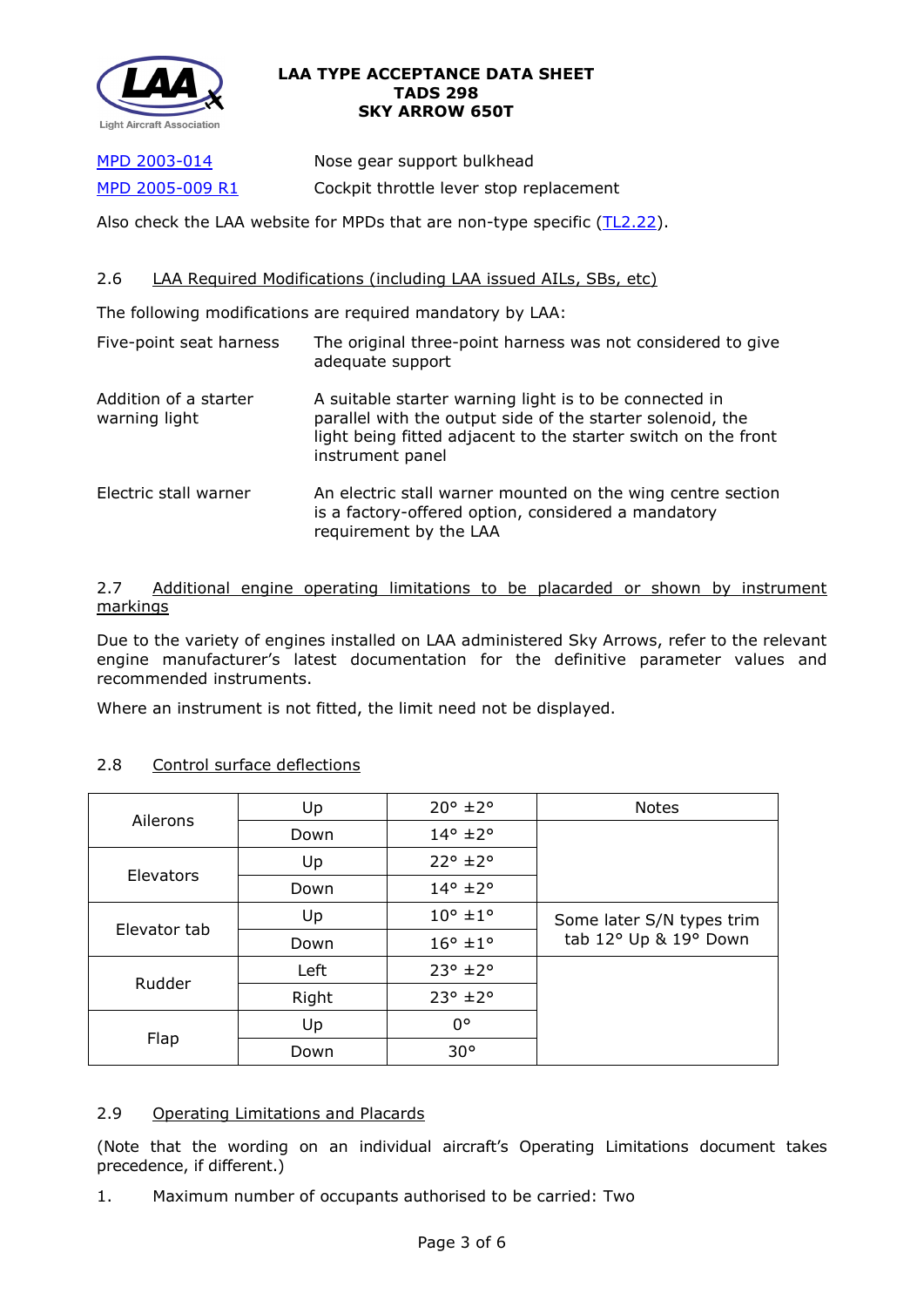

- 2. The aircraft must be operated in compliance with the following operating limitations, which shall be displayed in the cockpit by means of placards or instrument markings:
	- 2.1 Aerobatic Limitations

Aerobatic manoeuvres are prohibited Intentional spinning is prohibited

2.2 Loading Limitations

Maximum Total Weight Authorised: 650 kg CG Range (composite wing): 2847 mm to 3007 mm aft of datum CG Range (metal wing): 2819 mm to 2979 mm aft of datum Datum Point is: Front tip of the nose bowl

2.3 Engine Limitations

Rotax 912 UL & 912/914 ULS

Maximum Engine RPM: 5800 Maximum continuous engine RPM: 5500

UL Power 260i

Maximum engine RPM: 3300

2.4 Airspeed Limitations

Maximum Indicated Airspeed ( $V_{NE}$ ): 132 knots Max Indicated Airspeed Flaps Extended: 67 knots

## 2.5 Other Limitations

The aircraft shall be flown by day and under Visual Flight Rules only Smoking in the aircraft is prohibited

## Additional Placards:

"Occupant Warning - This Aircraft has not been Certificated to an International Requirement"

A fireproof identification plate must be fitted to fuselage, engraved or stamped with aircraft's registration letters.

# 2.10 Maximum permitted empty weight

Not applicable.

# **Section 3 – Advice to owners, operators and inspectors**

## 3.1 Maintenance Manual

Access to the Maintenance Manual and Illustrated Parts Catalogue is available by emailing [contact@skyarrow.it](mailto:contact@skyarrow.it) providing the following information:

- 1. Serial number
- 2. Registration marks
- 3. Flight hours

Note: the manuals provided should be used as reference documents with the proviso that they may not reflect the exact build standard of an LAA Permit to Fly aircraft due to the various engine, propeller and equipment options found across the fleet.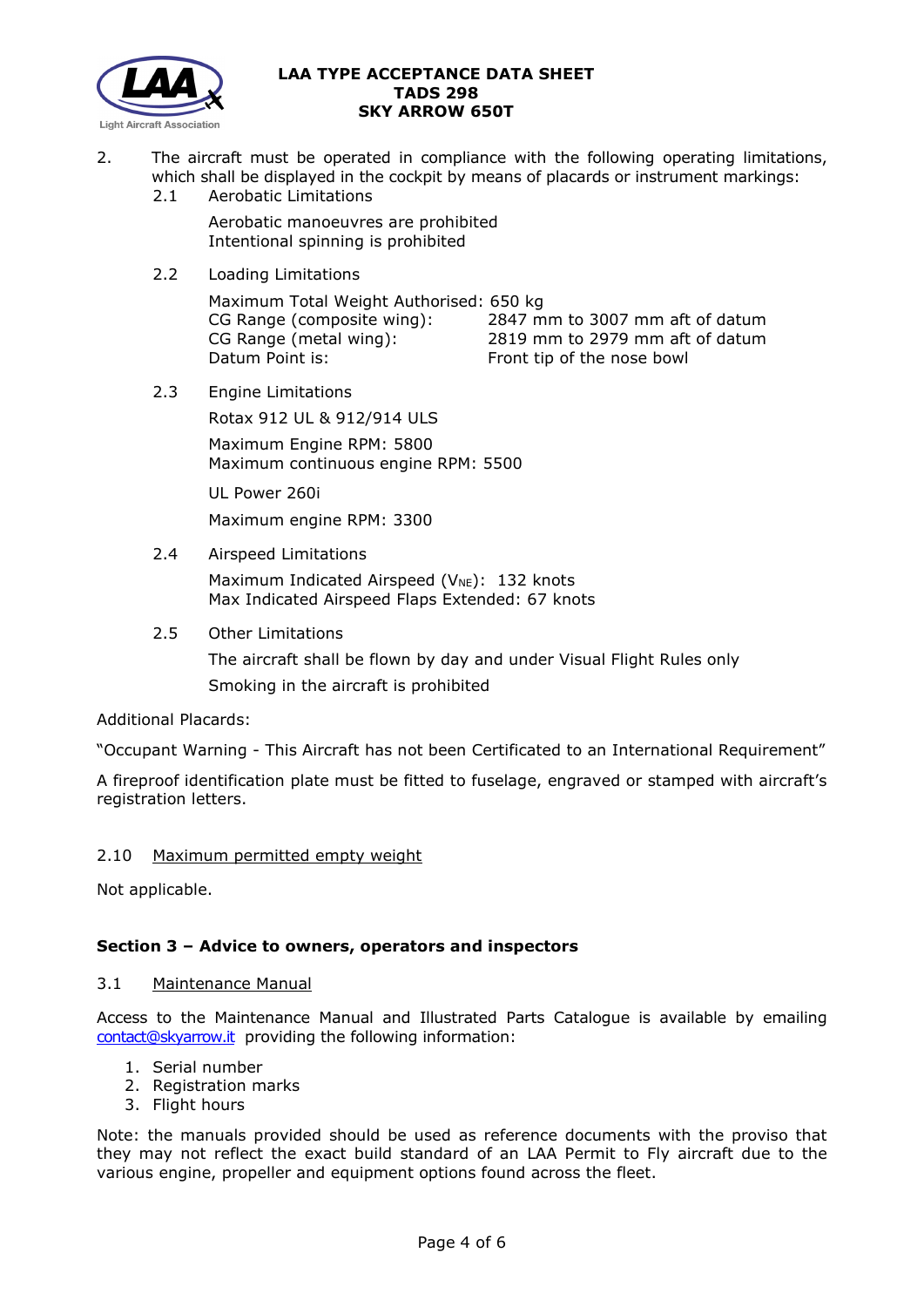

## 3.2 Standard Options

With the original kits, the wings and tailplane were available in two forms: either a fully composite construction or as a riveted aluminium structure covered in fabric.

### 3.3 Manufacturer's Information (including Service Bulletins, Service Letters, etc)

In the absence of any over-riding LAA classification, inspections and modifications published by the manufacturer should be satisfied according to the recommendation of the manufacturer. It is the owner's responsibility to be aware of and supply such information to their Inspector.

| Reference                                      | Date            | Description                                                       | Factory<br><b>Status</b> | Applicability<br>(650T/1450L s/n)          |  |  |  |  |
|------------------------------------------------|-----------------|-------------------------------------------------------------------|--------------------------|--------------------------------------------|--|--|--|--|
| Issued by Iniziative Industriali Italiane (3I) |                 |                                                                   |                          |                                            |  |  |  |  |
| SB-01-99                                       | 27/01/99        | Oil pressure warning light sensor                                 | M                        | K102 & K123                                |  |  |  |  |
| SB-02-99                                       | 24/02/99        | Venting line of oil tank                                          | M                        | K111, K112, K114-<br>K118, K121-K125       |  |  |  |  |
| SB-03-99                                       | 12/07/99        | Elevator control travel fore stop<br>replacement                  | $\mathsf{R}$             | All s/n                                    |  |  |  |  |
| $S-B-01-00$                                    | 10/04/00        | Rudder control line bracket                                       | M                        | K101, K102, K110-<br>K119, K121-K127       |  |  |  |  |
| SB-02-00                                       | 04/07/00        | Safety lock wiring of the ground<br>cables fixing screw on engine | R                        | All s/n                                    |  |  |  |  |
| $S-B-01-01$                                    | 23/01/01        | Fuel pressure sensor installation                                 | R                        | 103                                        |  |  |  |  |
| $SB-01-02$                                     | 15/12/02        | Engine mount scheduled<br>maintenance                             | M                        | All s/n                                    |  |  |  |  |
| $SB-02-02$                                     | 15/12/02        | Nose bulkhead (STA600) check<br>and reinforcement                 | M                        | 104,<br>103,<br>$K111-$<br>K119, K121-K132 |  |  |  |  |
| SB-01-04 R1                                    | 10/02/05        | Modification of sidestick rod<br>sliding bushing                  | M                        | All s/n                                    |  |  |  |  |
| Issued by Magnaghi Aeronautica S.p.A           |                 |                                                                   |                          |                                            |  |  |  |  |
| <b>SB-006-</b><br>2013 Issue 1                 | 13/03/13        | Pitch flight control system                                       | M                        | All 650 T & 1450L                          |  |  |  |  |
| <b>Factory Status:</b>                         | $M =$ Mandatory | $R = Recommended$                                                 |                          |                                            |  |  |  |  |

#### 3.4 Special Inspection Points

- 1. One complete metal wing kit was rejected due to poor build standard from the factory
- 2. Correct maintenance procedures should be followed especially concerning the rigging of the flying controls. One UK based aircraft had the ailerons mis-rigged because of an incorrect setting of the ailerons neutral position.